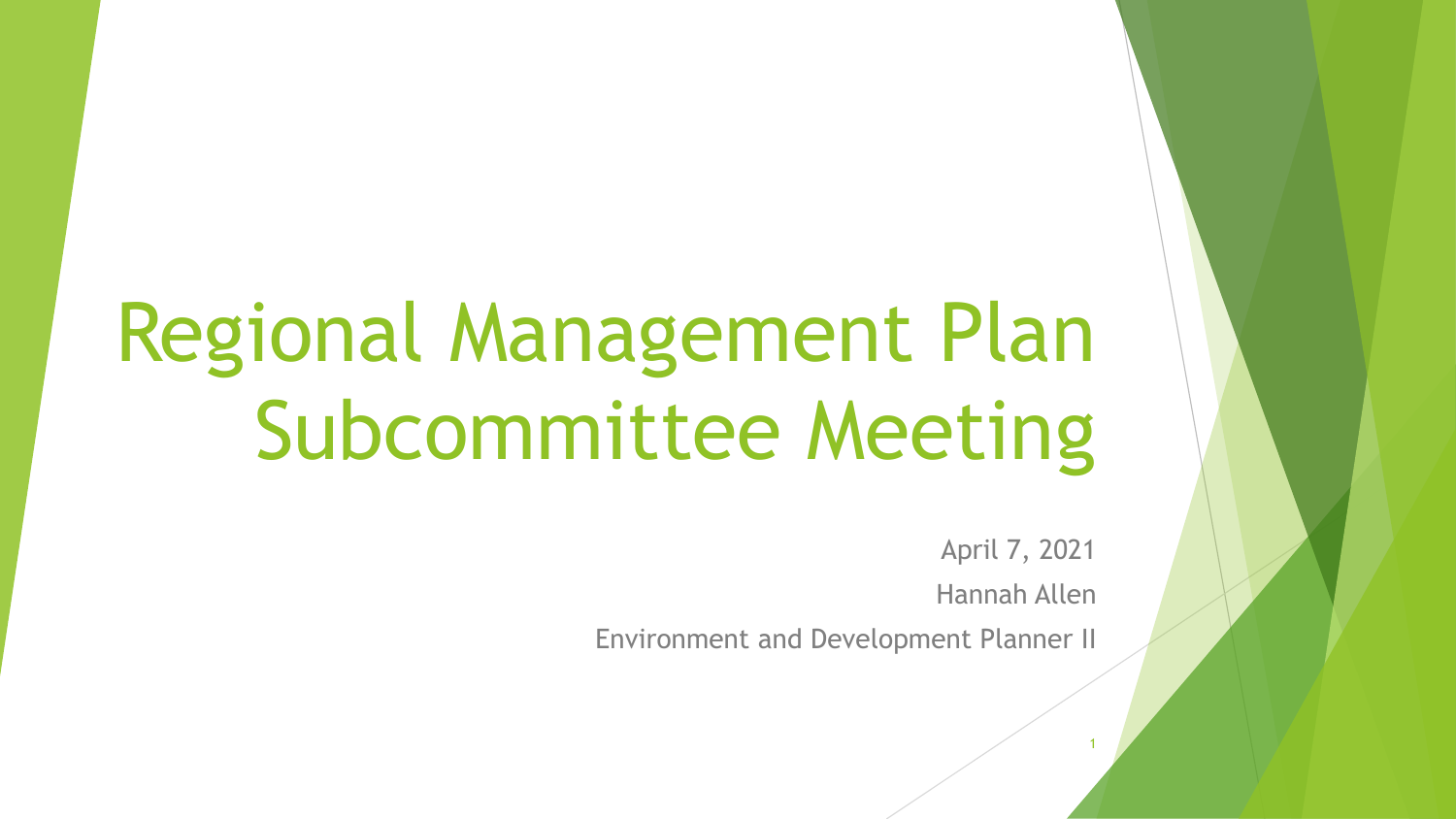#### Today's Agenda

- 1. February 10, 2021 Meeting Summary
- 2. Results of Regional Solid Waste Priorities, Needs, and Goals Survey
- 3. Regional Solid Waste Management Plan Next Steps
- 4. Regional Project Discussion
- 5. Roundtable Topics/Other Business
- 6. Schedule for Next Meeting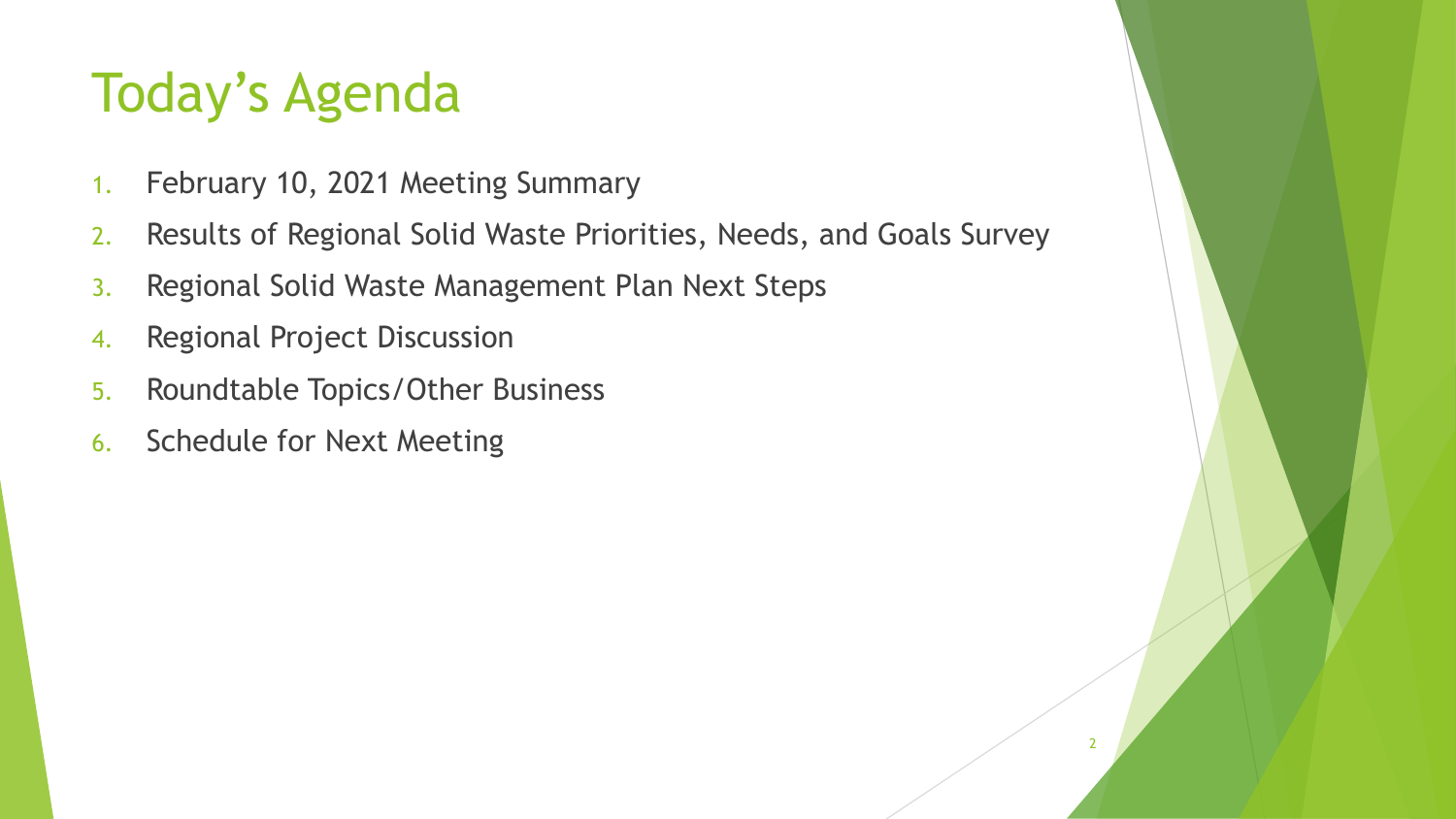# 1. Meeting Summary

- The [February 10, 2021 Meeting Summary w](https://nctcog.org/nctcg/media/Environment-and-Development/Committee%20Documents/RCC-Regional%20Management%20Plan%20Sub/FY2021/2021-02-10-RMPS-Summary.pdf?ext=.pdf)ill be presented for approval.
- During this conference call, NCTCOG presented an update on discussions held with TCEQ and the draft Regional Solid Waste Management Priorities, Needs, and Goals Survey.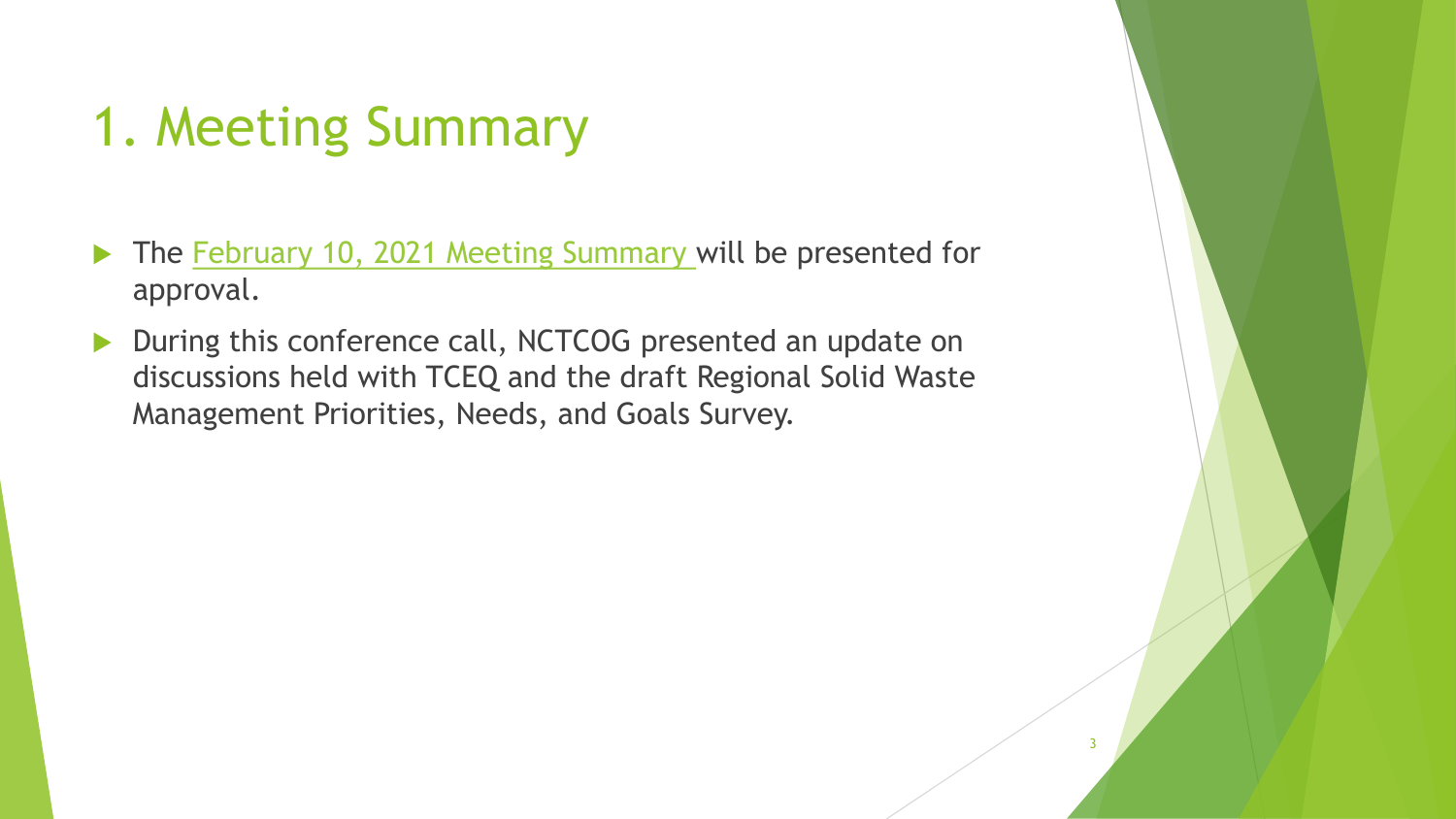#### 2. Results of Regional Solid Waste Priorities, Needs, and Goals Survey

- Expectations for Today's Meeting:
	- $\triangleright$  NCTCOG will provide overview of results and draft recommendations, and attendees will provide preliminary feedback on recommendations.
	- NCTCOG will provide ample opportunity for further, more in-depth feedback via email and at future RMPS meetings before finalizing goals and objectives for the Regional Plan.
- Overview of Results:
	- ▶ 50 respondents, mostly cities but some private sector, consultants, non-profits and others
	- ▶ 33% of respondents said they are only "somewhat familiar" with the current Regional Plan

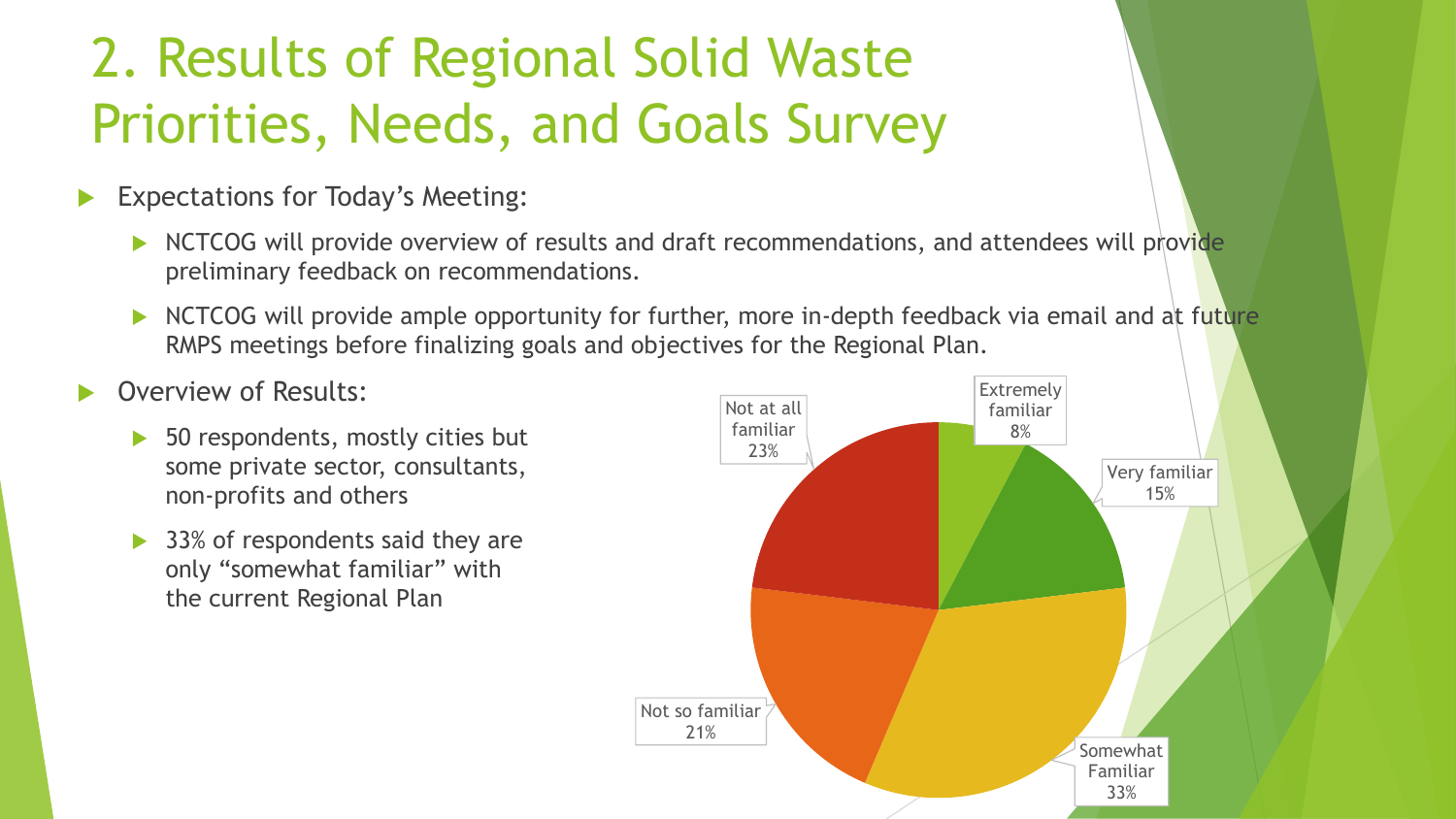- Current Goals Level of Priority:
	- 1. Promote Creation and Expansion of Waste Management Programs
	- 2. Support Materials Management Education and Training
	- 3. Support and Encourage Innovative Technologies for Other Waste
	- 4. Measure Regional Waste Reduction **Efforts**
	- 5. Promote Public and Private Sector **Partnerships**

Are these goals representative of the region?

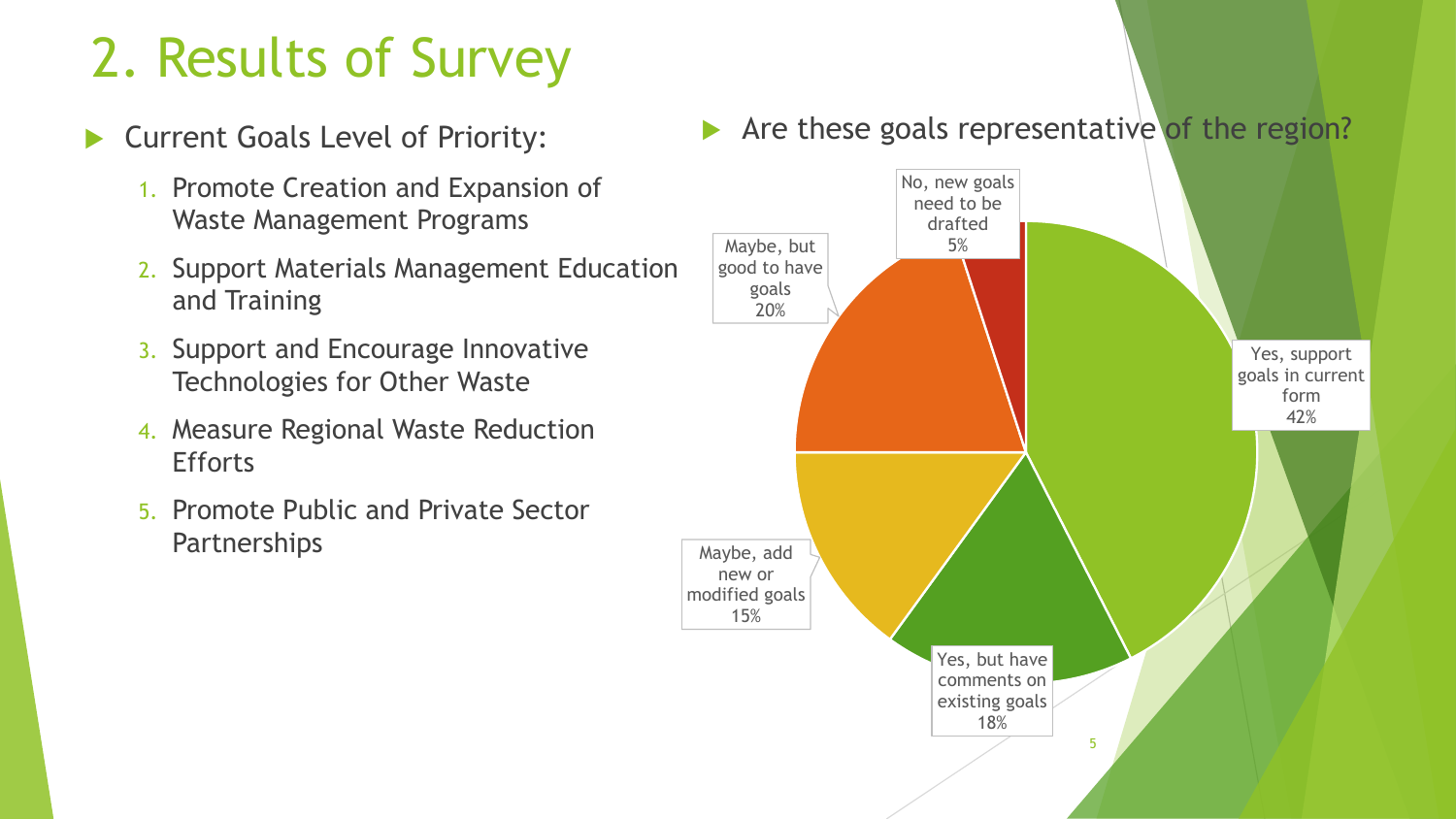- Goal 1: Support Materials Management Education and Training:
	- ▶ Objective 1: Support outreach and education programs to facilitate long-term increases in source reduction, reuse and recycling.
	- Objective 2: Educate the public about proper waste management opportunities and alternatives to reduce illegal dumping.
	- ▶ Objective 3: Educate the public about proper management and alternative options for Household Hazardous Waste (HHW).
- Feedback Received:
	- ▶ 8% responded "needs modification", 92% responded "support as-is"
	- ▶ Include organics/composting, commercial, industrial, and C&D waste in education efforts, as well as corporate education
	- $\triangleright$  Materials management needs to be more specific
	- ▶ Litter should be added, emphasis on impacts on wildlife/environment
	- ▶ "Wish-cycling" needs to be included
	- "Buy Recycled" focus on recycled material staying in Texas and creates jobs for specific materials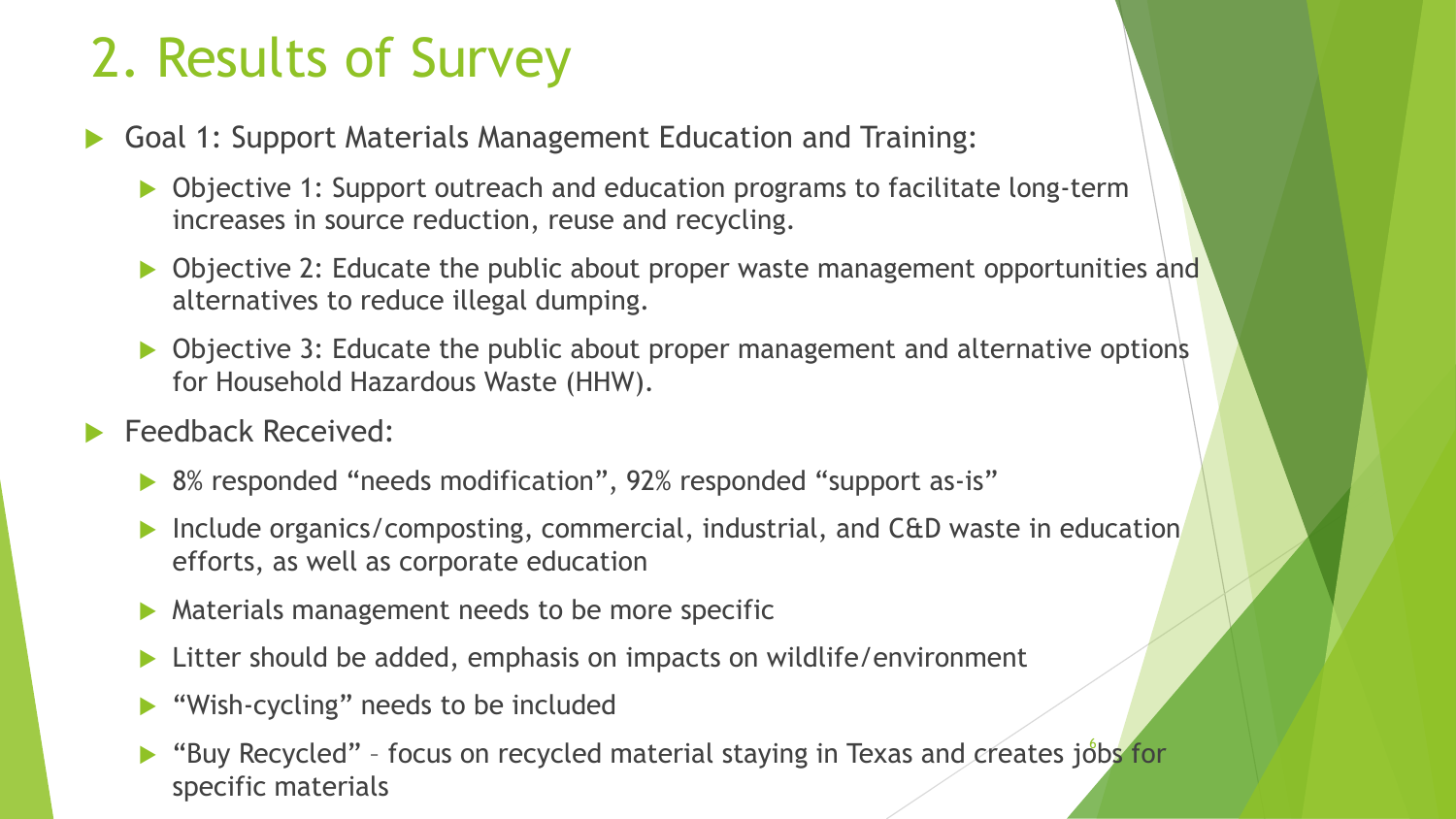- NCTCOG Recommendations for Goal 1: Support Materials Management Education and Training:
	- Revise action recommendations under Objective 1 to encompass more specific topics (organics/composting, commercial, industrial, C&D waste, wish-cycling)
	- Add litter to Objective 2 and subsequent action recommendations
	- ▶ Add action recommendation for "Buy Recycled"
- Questions for group:
	- ▶ Does "Materials Management" need to be revised to be more specific?
	- Does HHW management need to be moved to Goal 4: Support and Encourage Innovative Technologies for Other Waste?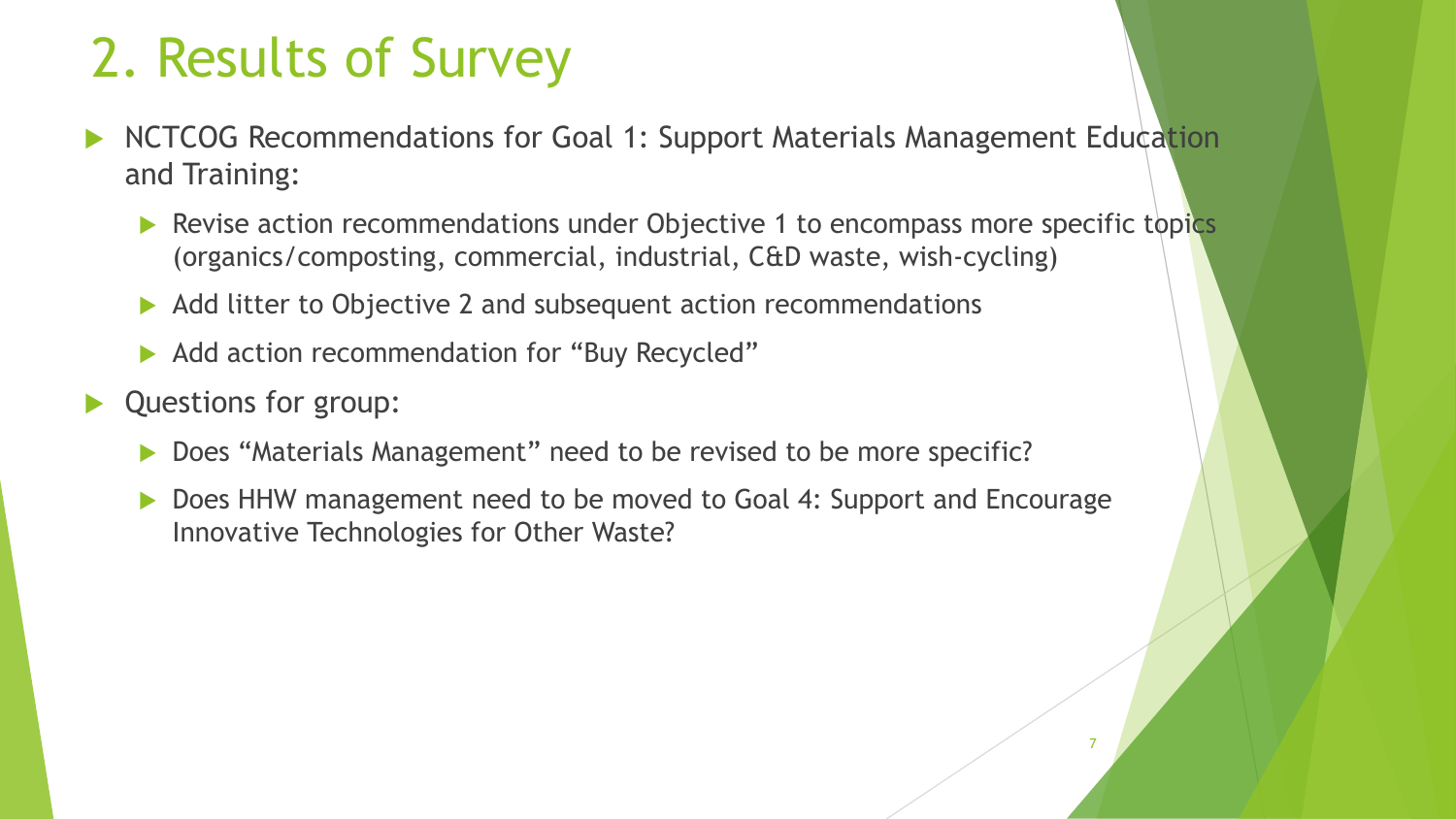- Goal 2: Promote Creation and Expansion of Waste Management Programs
	- Objective 1: Encourage establishment, maintenance, and expansion of government, single and multi-family residential, and commercial waste source reduction, reuse, and recycling programs.
	- ▶ Objective 2: Expand reuse and recycling on construction and demolition materials.
	- ▶ Objective 3: Expand existing collection and management alternatives for other wastes and establish and expand new product markets.
	- ▶ Objective 4: Facilitate the development and implementation of integrated solid waste management plans.
	- Objective 5: Promote integrated waste management practices and provide ample, convenient collection, and disposal options in rural and underserved areas.
- Feedback Received:
	- ▶ 12% responded "needs modification", 88% responded "support as-is"
	- ▶ Add organics management into Objective 1 or 3
	- Include "industry" in Objective 1 because they can have the most impact for the ultimate benefit of public sector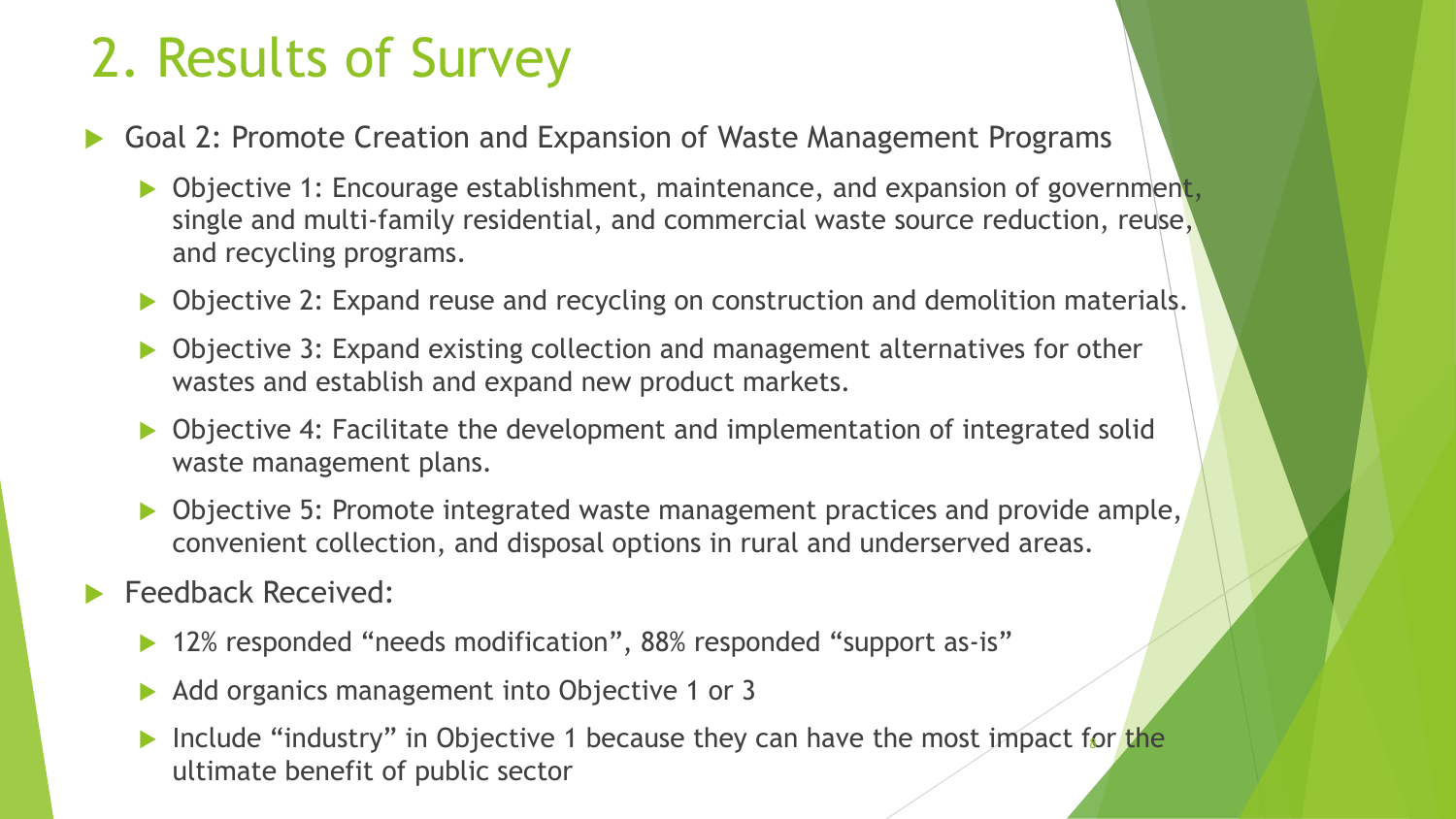- NCTCOG Recommendations for Goal 2: Promote Creation and Expansion of Waste Management Programs:
	- There are significantly more action recommendations under this Goal and associated Objectives as compared to others.
	- Most of the comments to modify objectives are covered in action recommendations.

 $\overline{a}$ 

- Questions for Group:
	- Should organics/composting be added as a separate objective under this goal?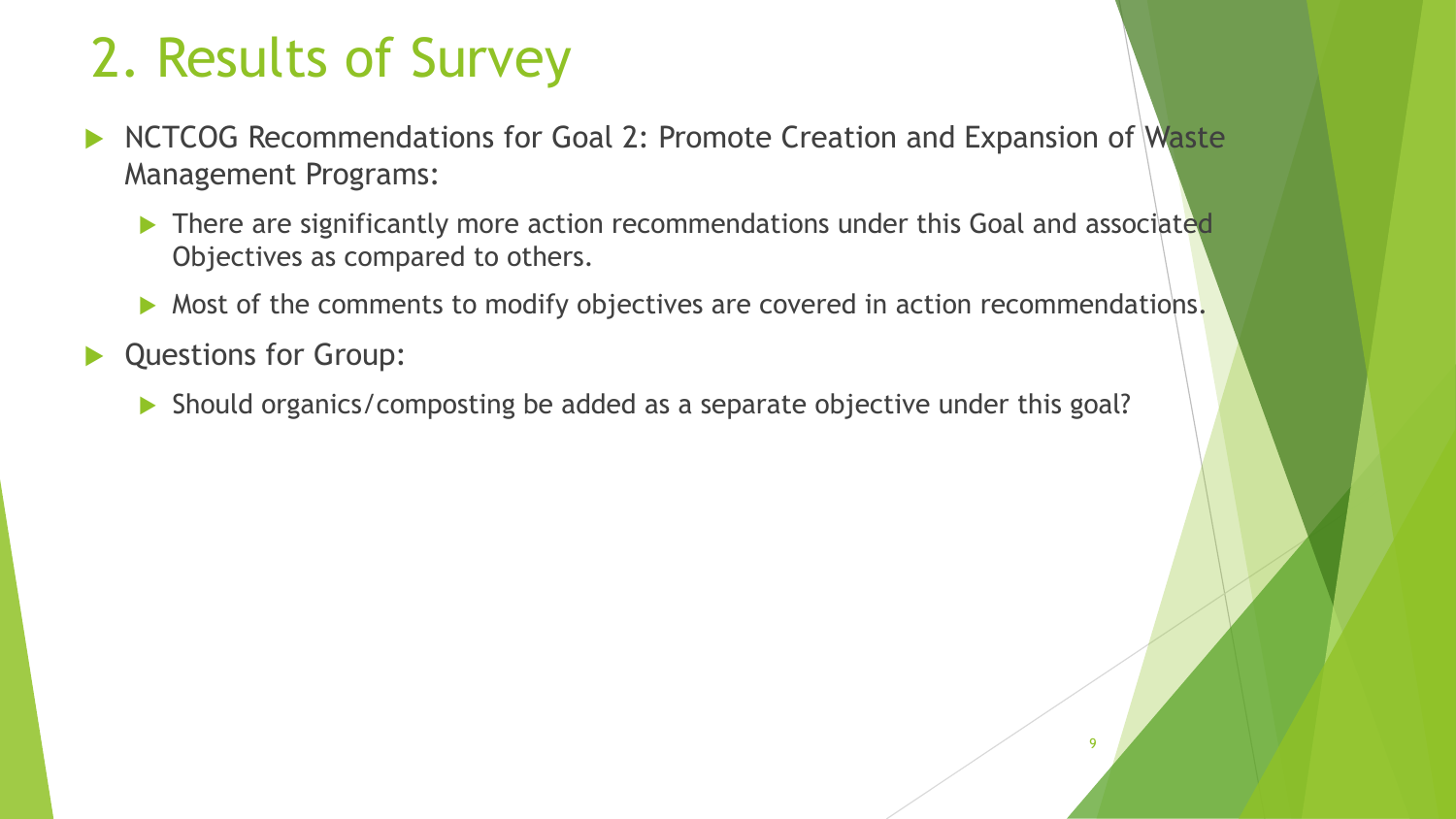- Goal 3: Measure Regional Waste Reduction Efforts:
	- Objective 1: Encourage survey and evaluation techniques to establish baselines and effectively track waste reduction.
	- Objective 2: Encourage the maintenance of disposal and processing capacity to meet the needs of the region.
- Feedback Received:
	- ▶ 10% responded "needs modification", 90% responded "support as-is"
	- "This goal should be modified to include an emphasis on increasing/growing reduction, recycling, diversion and reusing programs, not just the waste reduction efforts"
	- Objective 2 should be modified to be expansion of disposal and processing capacity.
	- "Expansion of regional disposal capacity should be a goal in its own"
	- $\triangleright$  Needs to be maintaining documented program data with included benchmark/performance evaluation within programs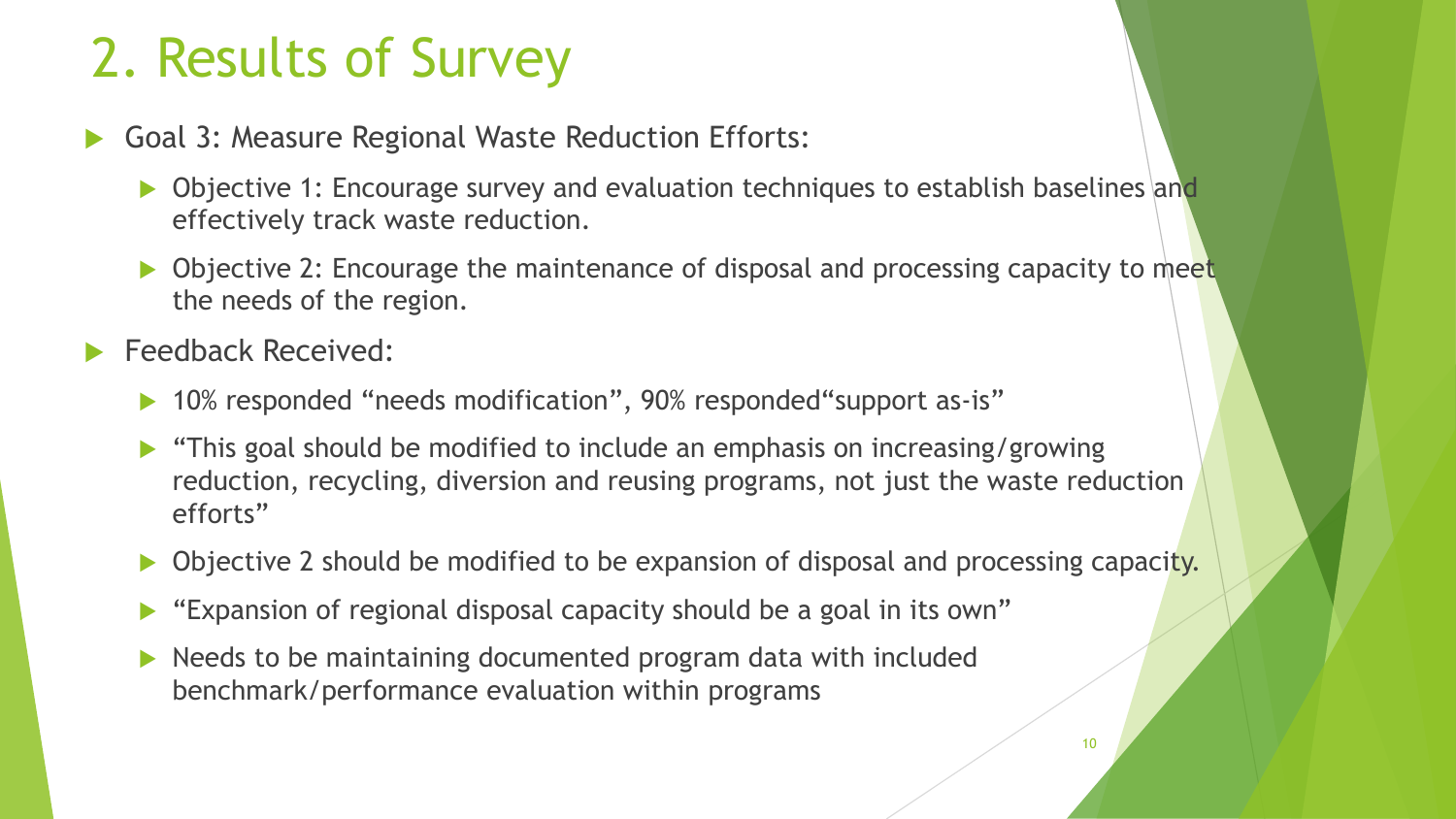- NCTCOG Recommendations for Goal 3: Measure Regional Waste Reduction Efforts:
	- Add expansion of disposal and processing capacity to either Objective 2 or a new objective
	- ▶ Comment about emphasis on more than just waste reduction efforts is covered in action recommendations – leave as action recommendation
- **Questions for Group:** 
	- ▶ The Regional Recycling Rate is included in a different section of the Regional Plan. Should it be added as an objective under this goal?
	- Should the Goal 5 Objective: "Assure that applicants for state permits demonstrate compliance with the adopted regional solid waste plan" be moved to this goal?
	- Should regional disposal capacity needs be a goal of its own?
	- Should considerations related to emissions produced by collection and disposal process be included in this goal?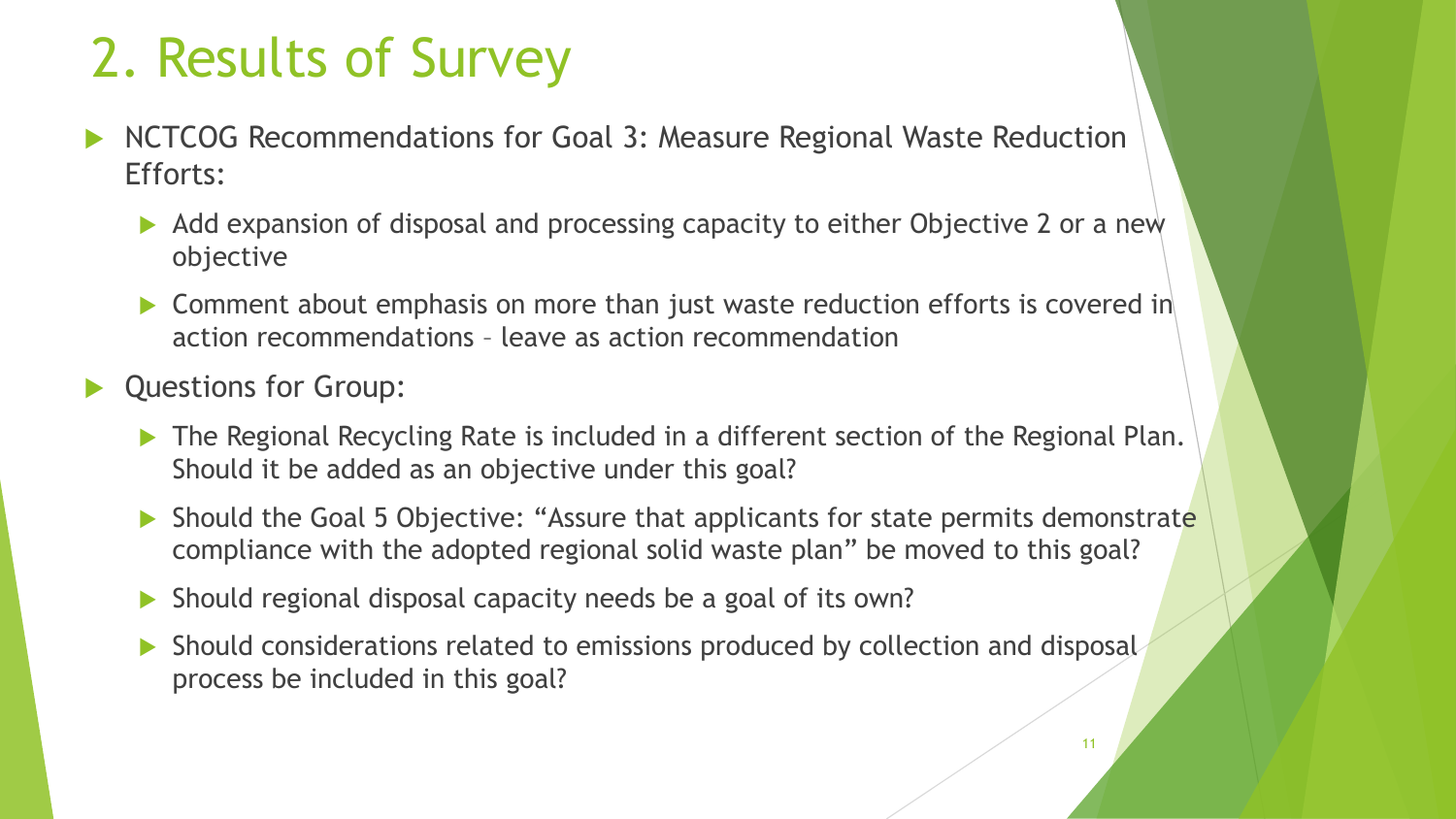- Goal 4: Support and Encourage Innovative Technologies for Other Waste
	- ▶ Objective 1: Encourage innovative technologies to reduce, manage, and process emerging waste streams.
- Feedback Received:
	- ▶ 9% responded "needs modification", 91% responded "support as-is"
	- $\triangleright$  Seems like there needs to be more than one objective under this goal
	- Add "in a cost-effective manner"
	- ▶ "We need to focus on traditional recycled materials/low hanging fruit first, before we being to consider other materials"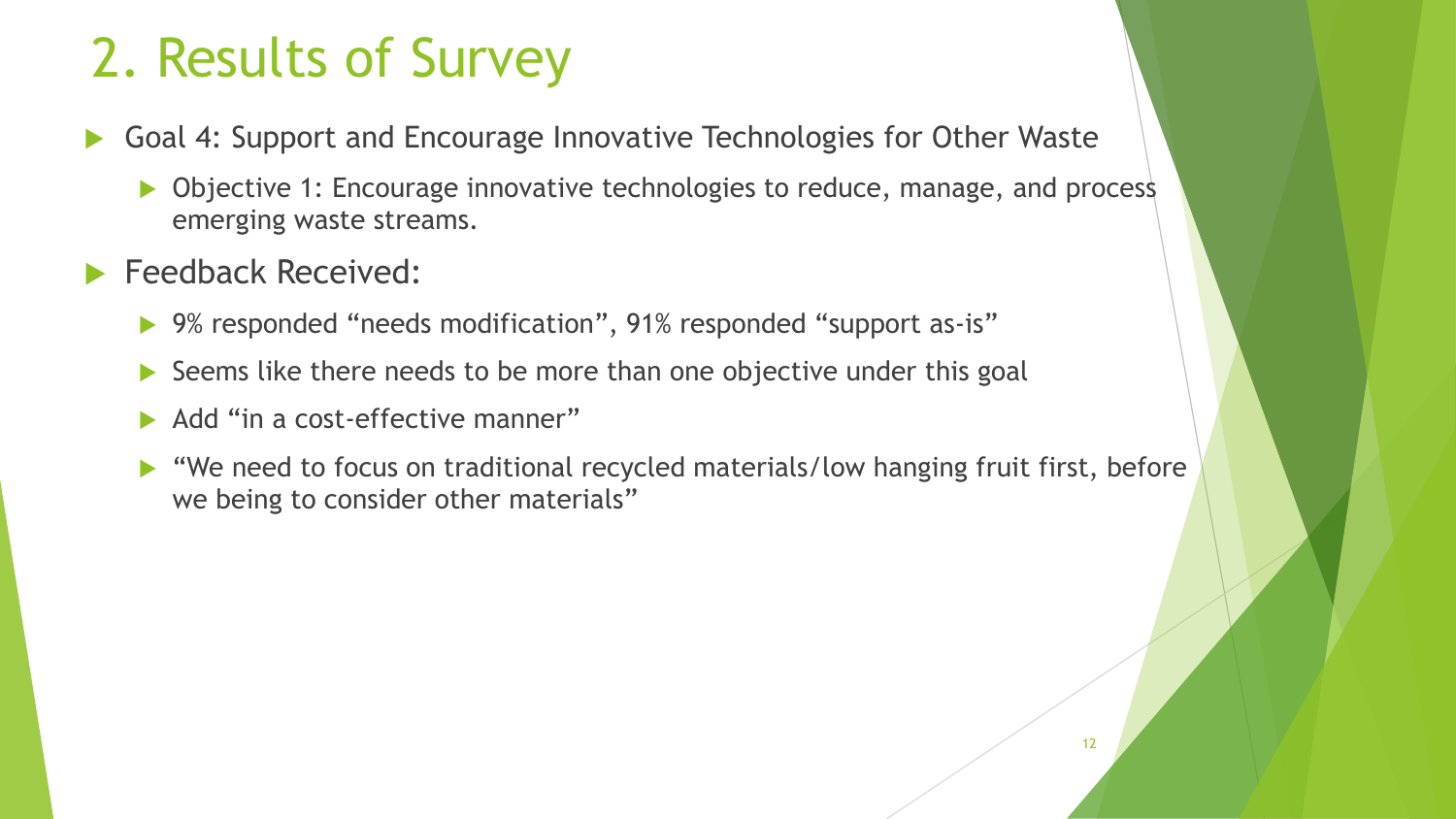- NCTCOG Recommendations for Goal 4: Support and Encourage Innovative Technologies for Other Waste:
	- Adjust action recommendations to include more specific target areas (E-waste, tires, batteries, etc.)
- Questions for Group:
	- What "other wastes" should be specified in new objectives under this goal?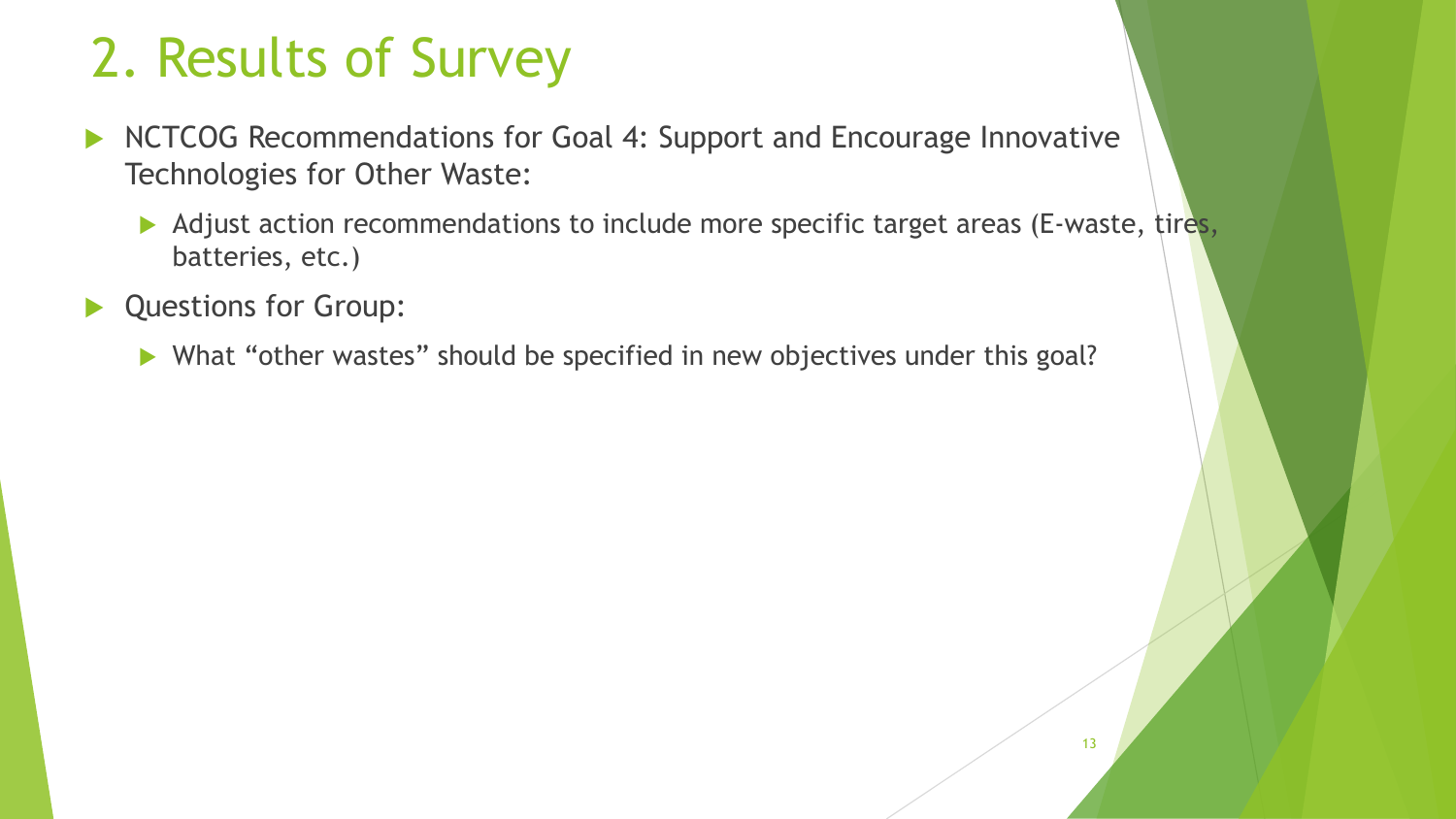- Goal 5: Promote Public and Private Sector Partnerships
	- ▶ Objective 1: Increase coordination between cities and counties organizational entities to reduce illegal dumping.
	- Objective 2: Assure that applicants for state permits demonstrate compliance with the adopted regional solid waste plan.\*
	- ▶ Objective 3: Maintain and update the Closed and Abandoned Landfill Inventory.\*
- Feedback Received:
	- ▶ 8% responded "needs modification", 92% responded "support as-is", <1% responded "remove"
	- $\blacktriangleright$  Add objective about facilitating partnerships between local governments and private companies to facilitate integrated waste management/address local and regional needs
	- Coordination goal should be expanded to include all key aspects of solid waste management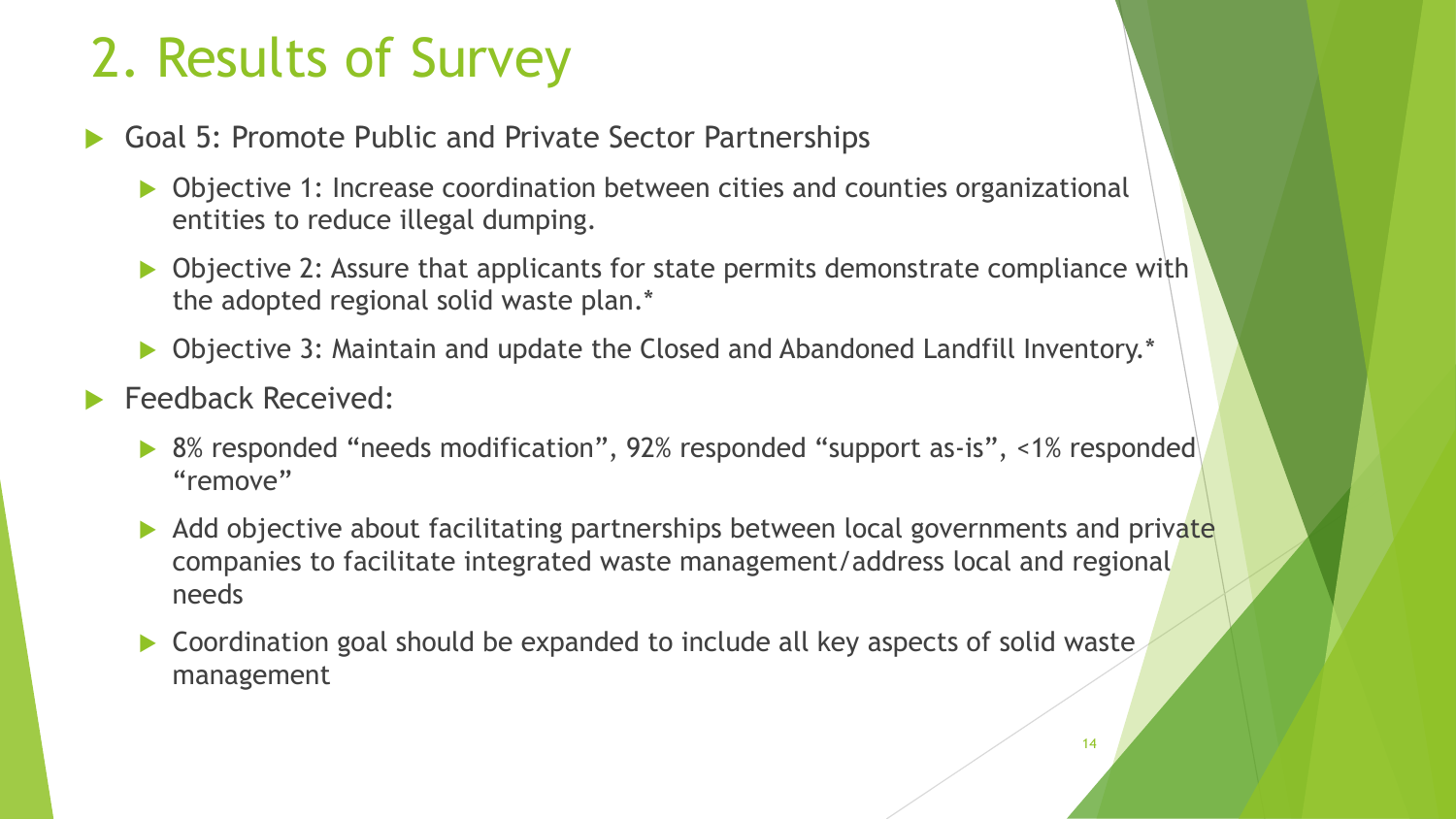- NCTCOG Recommendations for Goal 5: Promote Public and Private Sector Partnerships:
	- NCTCOG is confirming with TCEQ that Objectives 2 and 3 are required to be included
	- Add objective that mirrors the illegal dumping objective, but includes solid waste management
		- Further, add action recommendations for both public/private partnerships and public/public partnerships to address solid waste needs.
- Questions for Group:
	- Should Objectives 2 and 3 be placed under different goals?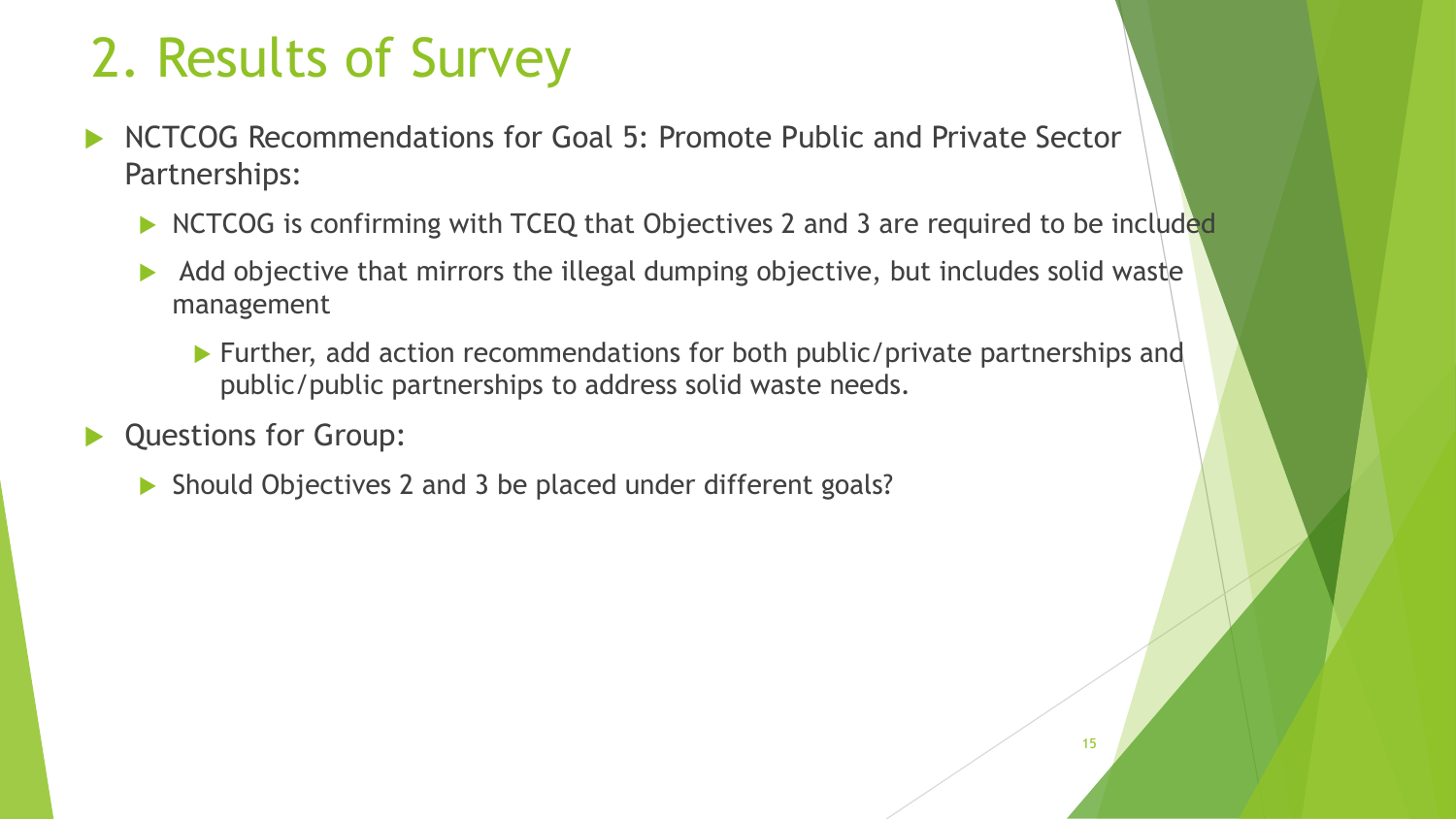#### 2. Results of Survey - Recycling Rate

|                                                                                         | <b>State and National Recycling Rates and Goals</b> |                                                                                                                                                                                                                                                     |
|-----------------------------------------------------------------------------------------|-----------------------------------------------------|-----------------------------------------------------------------------------------------------------------------------------------------------------------------------------------------------------------------------------------------------------|
|                                                                                         | <b>State of Texas</b>                               |                                                                                                                                                                                                                                                     |
| Source                                                                                  | <b>Recycling Rate Goal</b>                          |                                                                                                                                                                                                                                                     |
| <b>Texas Source Reduction Goal</b><br>(Texas Health and Safety Code<br>§ 361.422, 1991) | 40%                                                 | Includes: glass, metals, paper, plastics,<br>biosolids, food and beverage materials,<br>yard trimmings, brush, and green waste,<br>construction and demolition martials,<br>electronic materials, household hazardous<br>waste, textiles, and tires |
| Source                                                                                  | <b>Recycling Rate</b>                               |                                                                                                                                                                                                                                                     |
| 2013 Texas Recycling Rate<br>(TCEQ, Texas Recycling Data<br>Initiative)                 | 18.90%                                              |                                                                                                                                                                                                                                                     |
| 2015 Texas Recycling Rate<br>(TCEQ, Study on the Economic<br>Impacts of Recycling)      | 22.70%                                              |                                                                                                                                                                                                                                                     |
|                                                                                         |                                                     |                                                                                                                                                                                                                                                     |
| Source                                                                                  | <b>United States</b><br><b>Recycling Rate Goal</b>  |                                                                                                                                                                                                                                                     |
| National Recycling Rate Goal<br>for 2030 (US EPA, 2020)                                 | 50%                                                 |                                                                                                                                                                                                                                                     |
| Source                                                                                  | <b>Recycling Rate</b>                               | Includes: paper, glass, metals, plastics,<br>rubber and leather, textiles, wood.<br>Composting includes food waste, yard<br>trimmings, and other organic waste.                                                                                     |
| 2015 National Recycling Rate<br>(US EPA)                                                | 34.70% (includes<br>8.9% composting)                |                                                                                                                                                                                                                                                     |
| 2017 National Recycling Rate<br>(US EPA)                                                | 35.20% (includes<br>10.1% composting)               |                                                                                                                                                                                                                                                     |
| 2018 National Recycling Rate                                                            | 32.1% (includes 8.5%                                |                                                                                                                                                                                                                                                     |

composting)

(US EPA)

|      | <b>Local Recycling Rate Goals</b> |                                                                                            |  |
|------|-----------------------------------|--------------------------------------------------------------------------------------------|--|
|      | $(2011 - 2060)$                   | <b>City of Dallas - Local Solid Waste Management Plan</b>                                  |  |
| Year | <b>Recycling Rate Goal</b>        | Includes: metal, paper and                                                                 |  |
| 2020 | 40%                               | cardboard, glass, plastic, and                                                             |  |
| 2030 | 60%                               |                                                                                            |  |
|      |                                   | cartons                                                                                    |  |
| 2040 | 85%                               |                                                                                            |  |
|      | Plan (2017-2037)                  |                                                                                            |  |
| Year | <b>Recycling Rate Goal</b>        |                                                                                            |  |
| 2023 | 40%                               | Includes: metal, paper and                                                                 |  |
| 2037 | 60%                               | City of Fort Worth - Comprehensive Solid Waste Management<br>cardboard, glass, and plastic |  |

| <b>North Central Texas Capture Rates</b> |                               |                             |  |
|------------------------------------------|-------------------------------|-----------------------------|--|
| Year                                     | <b>Recycling Capture Rate</b> |                             |  |
| 2018                                     | 31%                           | Includes: paper, cardboard, |  |
| 2019                                     | 30%                           | plastic, metal, and glass   |  |
| 2020                                     | 29%                           |                             |  |

\*A capture rate is a different measurement than a recycling rate. A capture rate is the total amount recycled, divided by the total recyclables in both the recycling and trash waste streams, while a recycling rate is the total amount recycled, divided by recyclables plus trash.

16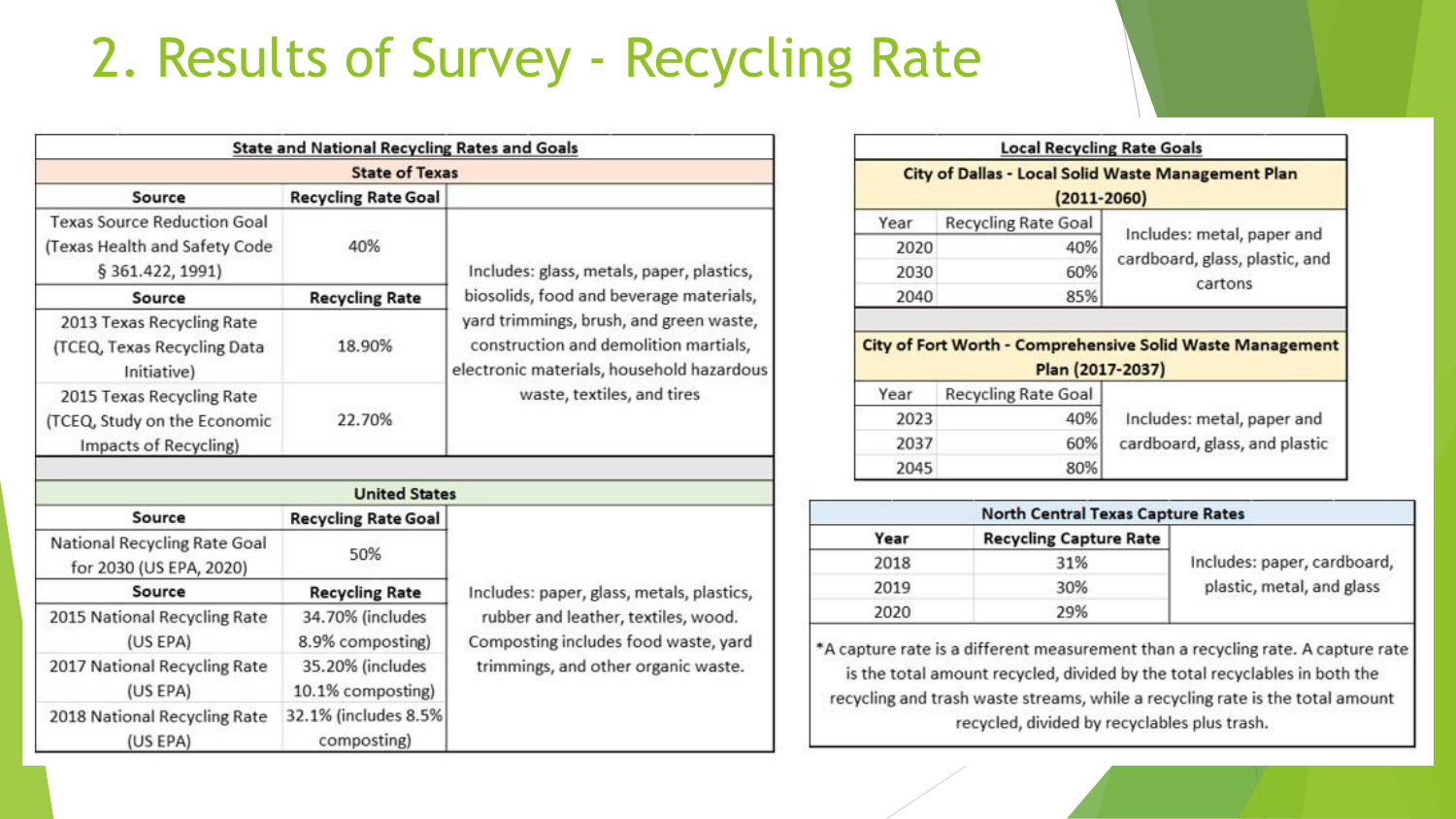- Recycling Rate Discussion
	- **Average Results:** 
		- Recycling Rate through 2025: 36% (range: 10-50%)
		- Recycling Rate through 2030: 42% (range: 20-65%)
		- Recycling Rate through 2035: 51% (range: 27-80%)
		- Recycling Rate through 2040: 59% (range: 30-100%)

#### Comments Received:

- Should this be a recycling rate or a capture rate?
- Additional feedback received for recycling rates for other wastes (HHW, C&D, Yard Waste/Organics, etc.) but responses also varied greatly for these.
- NCTCOG Recommendation:
	- NCTCOG recommends that no decision on the recycling rate is made today.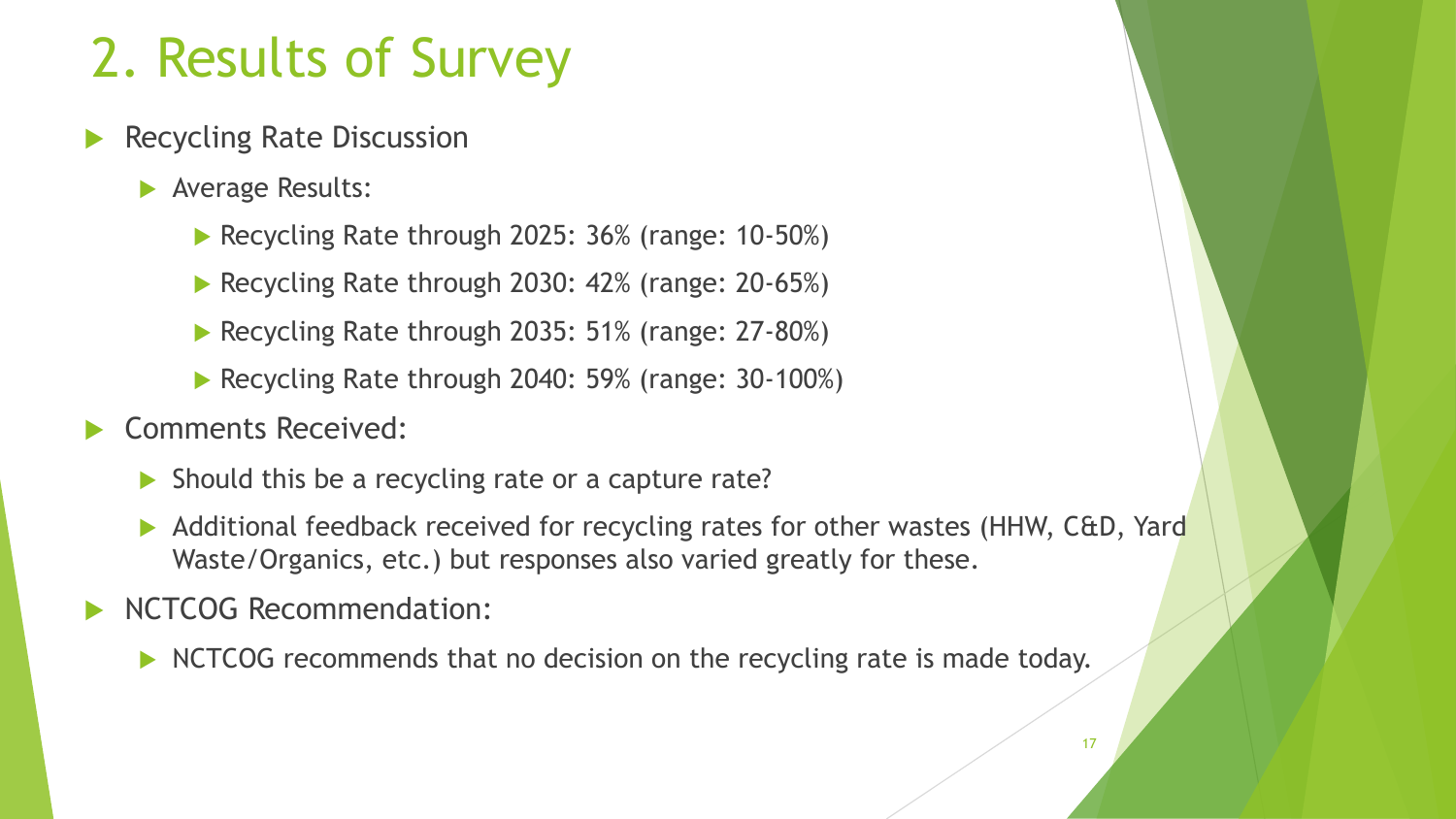#### 3. Regional Plan Next Steps

- NCTCOG released an RFP for a contractor to assist in the development of the Regional Plans, which closed on March 11.
- NCTCOG and the volunteers for the scoring committee met virtually on March 25 and have selected a vendor.
- At the next RMPS meeting, the selected vendor will be announced after we have executed a contract with them.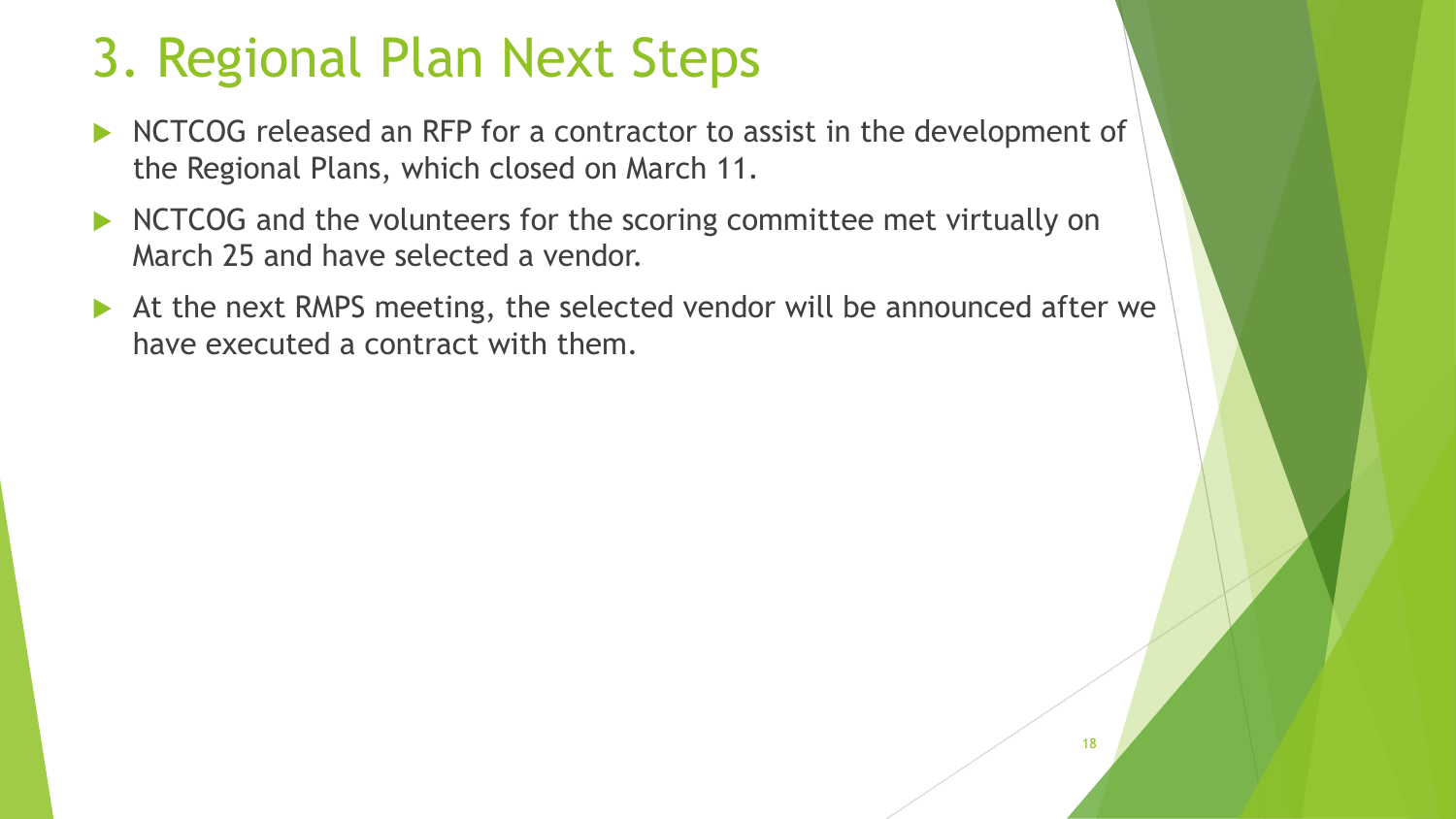#### 4. Regional Project Discussion

- **FY22-23 Biennium Regional Project**
- **Likely 20% of total Implementation Budget**
- Considerations:
	- Potential Project Topics:
		- **Diganics waster**
		- ▶ Waste disposal capacity/recycling
		- **Tires/illegal dumping**
	- **Timeline for project**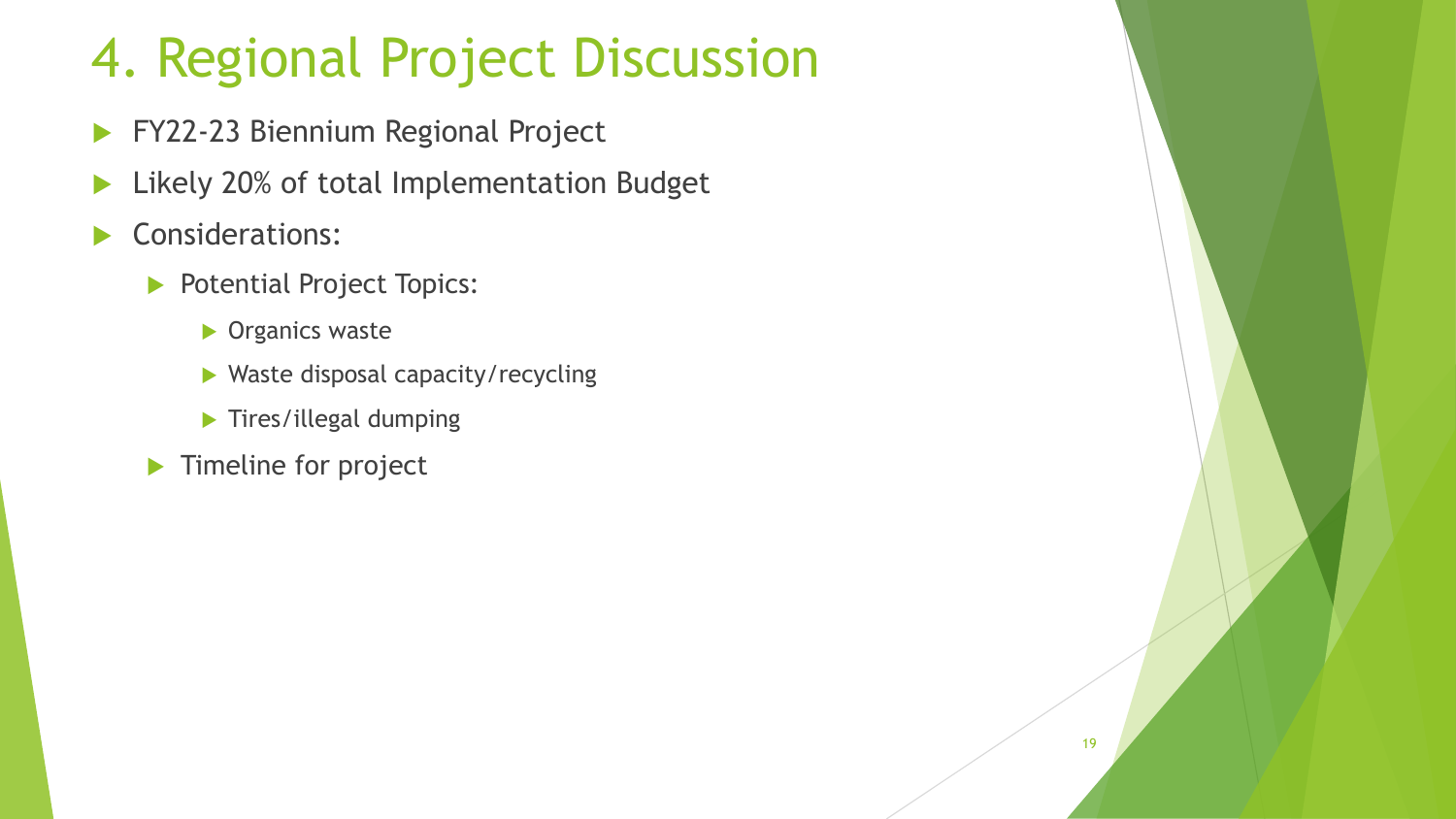#### **Discussion**

5. Roundtable/Other Business

6. Schedule for next Regional Management Plan Subcommittee Meeting

May or June 2021